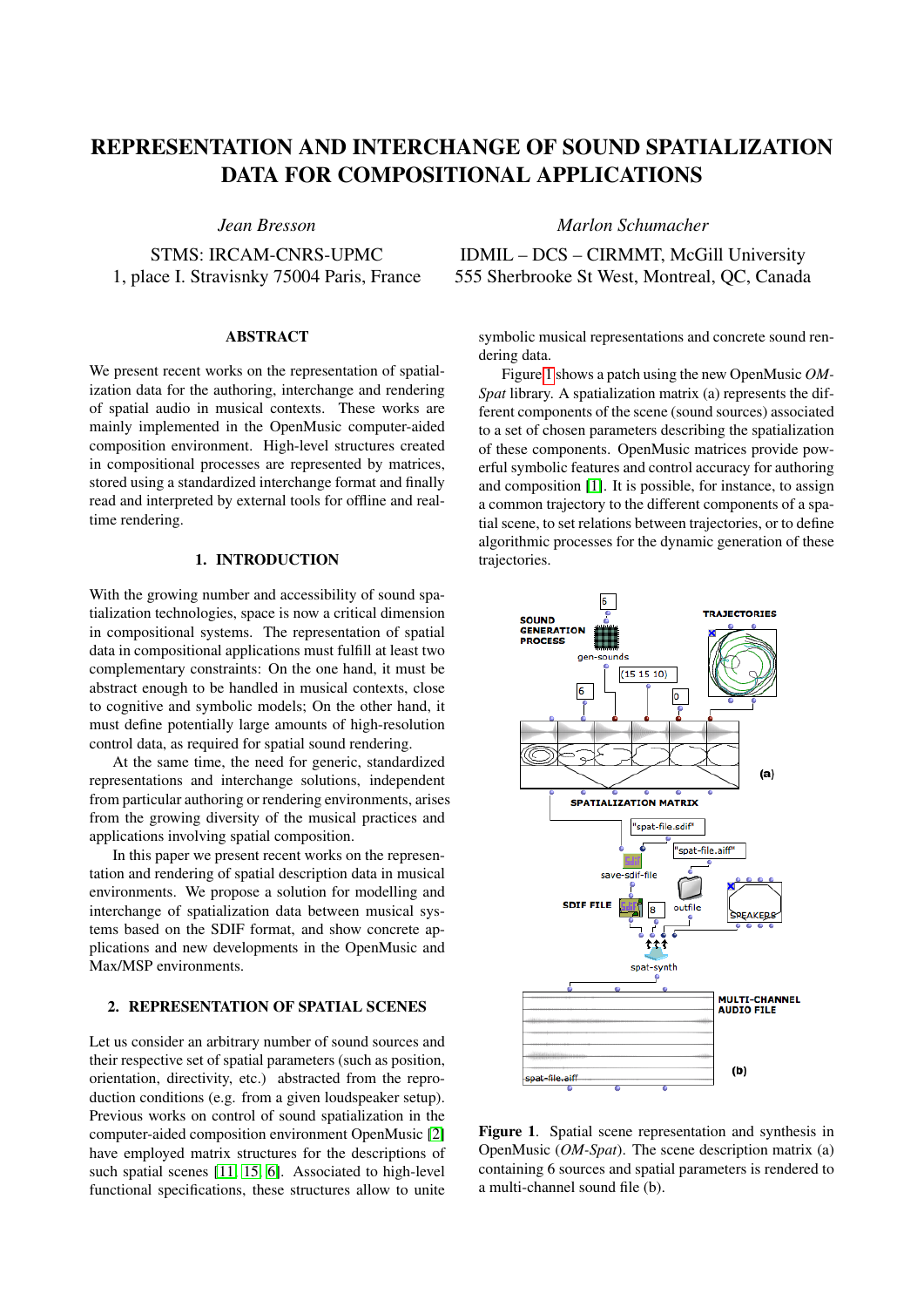## 3. FROM SYMBOLIC TO SIGNAL REPRESENTATIONS

Compositional environments are historically concerned with the representation and manipulation of symbolic materials rather than the concrete control signals in their final resolution—as required by digital controllers and DSP systems. Indeed, one of the main objectives in these environments is to provide interfaces for intuitive/musical setting and editing of high-level musical representations, as well as possibilities for "functional" (or algorithmic) processing (e.g. applying transformations, time-compression/ stretching, interpolations, etc.) Yet in this context, a particular concern has to be given to the temporal aspects of the spatial parameters since the symbolic, high-level specifications are eventually "compiled" into accurate control signals for the control of spatial sound rendering processes.

For the purpose of this discussion we will take the example of spatial trajectories, defined as sequences of three-dimensional coordinates controlling the evolution of sound source positions. Same principles could however apply to static positions and to other types of descriptors such as source orientation, directivity or room parameters.

<span id="page-1-0"></span>

Figure 2. 3D-trajectories in OpenMusic. (a) High-level specification (a 10-points time-tagged curve) is converted to a higher-rate sampled trajectory (b).

The *3D-trajectory* is a new object we created in Open-Music, combining high-level/symbolic representation and higher-resolution specification. The *3D-trajectory* is initially defined by a set of time-tagged points in 3D euclidean space. 3D points may *or not* be assigned temporal information; all missing time-tags will be deduced by interpolation when rendering the trajectory. The trajectories can be edited thanks to 3D editors allowing to draw or modify the positions or time-tags of the points. The tools for the generation and processing of curves available in the compositional environment allow to create or transform them using algorithmic means, or starting from reduced sets of points used as initial data for sampling and interpolation processes (at different spatial or temporal resolutions).

A *sample-rate* parameter in the *3D-trajectory* object allows to produce, if required, a full-precision trajectory by sampling the original one at a given rate. The sample rate itself can be a varying parameter and change over the different segments of the original trajectory: Figure [2](#page-1-0) shows two *3D-trajectory* objects and respective editors, and the conversion of a "control trajectory" to a fullsampled trajectory suitable for the control of a sound spatialization system. Depending on the degree of abstraction required at defining a spatial sound scene, both types of trajectory could be used and assigned to a sound source in a scene representation such as the one in Figure [1.](#page-0-0)

### 4. A STORAGE SOLUTION USING SDIF

The authoring, rendering and reproduction of spatial sound scenes often take place in distinct environments and can involve varying hardware setups. The multiplicity of existing concepts and technologies in the field of spatial audio therefore elicits the need for standardized descriptions and interchange formats (see the dedicated panel during the 2008 International Computer Music Conference [\[9\]](#page-4-5)). A number of specifications have so far been proposed for the description of spatial scenes, based for instance on the MPEG or XML standards. Proposed storage formats (e.g. ASDF [\[7\]](#page-4-6), also more general formats like VRML/X3D) are mostly based on high-level specifications about spatial scenes setup, hierarchical structures and transformations.

Our interest, at the contrary, is to describe spatial sound scenes from a "denotative" point of view, that is, providing descriptions of time-sampled control data in their final resolution. Indeed an important idea in our approach to sound synthesis and spatialization is that compositional environments should not only consider high-level parameters but also encompass as far as possible the final sound rendering aspects [\[5\]](#page-4-7). From this point of view, as shown above, the sampling parameters can be integrated in the control environment as "compositional" variables, and the scene descriptions would rather consist of final timesampled control data than abstract specification statements. Consequently, these descriptions can be directly rendered without further interpretation or processing by spatialization systems.

We decided to use the Sound Description Interchange Format (SDIF [\[16\]](#page-4-8)) as a container for the encoding and interchange of spatialization data. SDIF is used to represent and store sound description data in OpenMusic [\[4\]](#page-4-9), as well as in a growing number of other music and sound processing environments, libraries and bindings. This format is intended for efficient, low-level description. It is not bound to a fixed sample rate, which makes it wellsuited for applications in which time resolution is a vari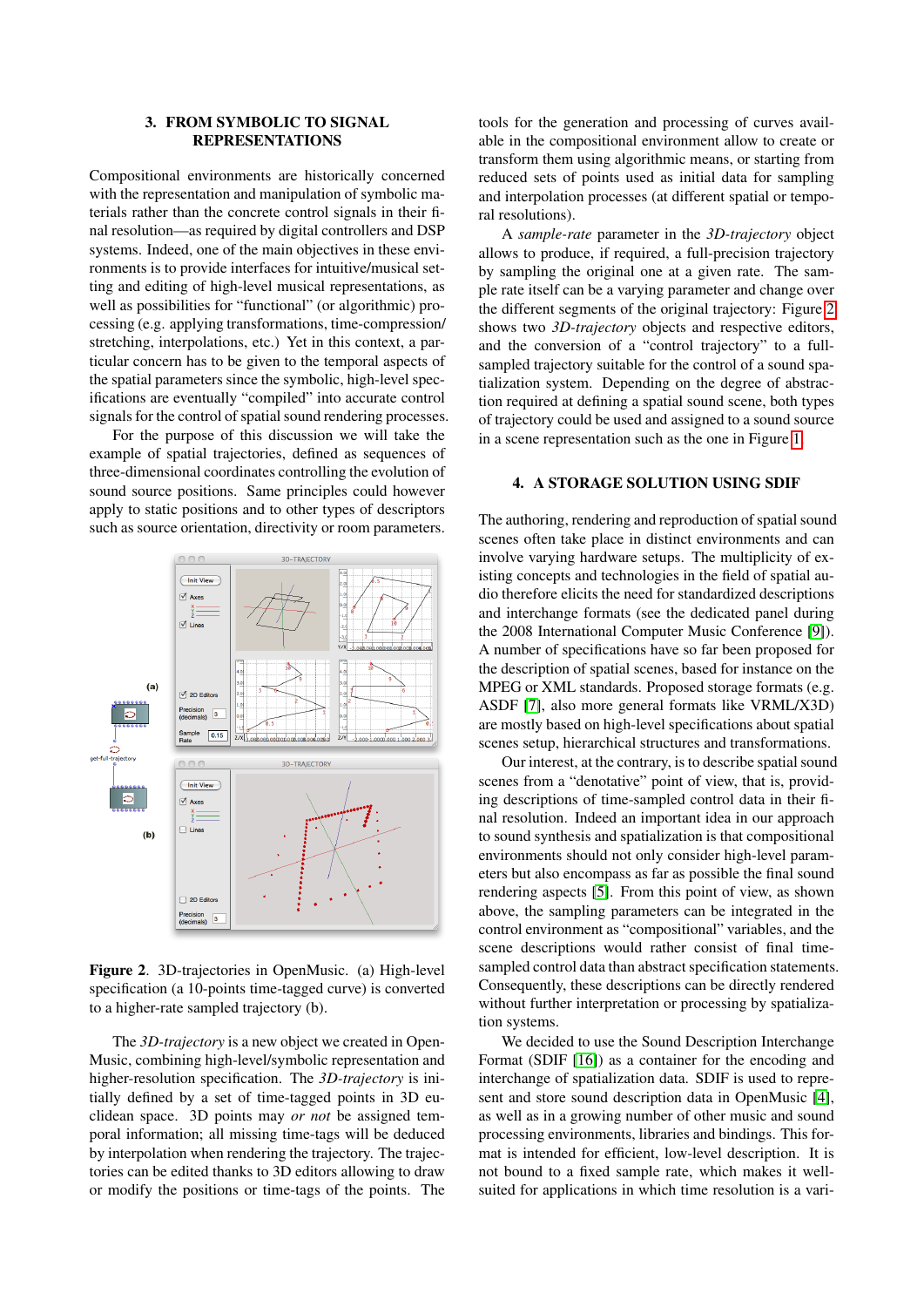able parameter (and not determined by the format). As we will show hereafter, it provides the flexibility and structure required for multiple source descriptions with multiple descriptors and heterogeneous temporal scales or resolutions.

SDIF is based on matrices (hence an a priori suitable structure for our conception of spatial scenes) describing the values of a number of parameters (called "fields") for a number of components. The matrices are assigned a "type" (a signature of 4 ASCII characters) and are included in time-tagged frames. Frames also have a type signature and a stream ID, which allows to describe and discriminate interleaved frame streams and to encode multiple simultaneous data flows.

A number of standardized SDIF types exist, which correspond to common sound descriptions used in the computer music community (spectral descriptions, sinusoidal tracks, frequencies, energy, etc.). SDIF provides a straightforward protocol to add new type definitions or extensions, which can be declared in file headers so that reader applications can dynamically register, identify and interpret (or not) the data contained in the SDIF frames and matrices.

#### 4.1. SDIF Spatial Descriptions

We defined a number of basic SDIF type conventions for storing sound source trajectories and spatial sound scenes in general. Frames of type "XSRC"<sup>[1](#page-2-0)</sup> represent the spatial parameters of sound sources. They contain matrices of type "XCAR" (for *Cartesian* coordinates) describing the position of these sources.<sup>[2](#page-2-1)</sup> Figure [3](#page-2-2) shows a sequence of SDIF frames describing the evolution of a sound source's position (i.e. its trajectory).

<span id="page-2-2"></span>

Figure 3. Sequence of SDIF frames describing the trajectory of a sound source.

Note that time-tags (*t*) are specified for every frame: SDIF does not have a notion of sample rate and the frames temporal localization can be freely assigned at any required resolution.

Each SDIF frame may contain one or several matrices: The source parameters can be extended with other descriptors, such as orientation or aperture, declared in specific SDIF matrices. Figure [4](#page-2-3) shows the example stream from Figure [3](#page-2-2) with additional orientation matrices (type "XORI") in some of the SDIF frames. Note that a given type of frame does not necessarily need to contain all possible matrices at a time, which allows to set different temporal granularities for each spatial descriptor.

<span id="page-2-3"></span>

Figure 4. Sequence of SDIF frames describing the trajectory and orientation of a sound source.

Room effects can be described in matrices as well, included either in the source description frames (if related to a particular source), or in distinct frame streams (to specify global ambient characteristics and their evolution).

#### 4.2. Multiple Sources and Scene Graph Modelling

Spatial scenes including multiple moving sound sources can be structured in different ways using this format.

Considering a number of self-consistent sound sources (typically, audio files, as in the case of the spatialization matrix in Figure [1\)](#page-0-0), we might be interested in generating separate control streams for the spatial attributes of the different sources, since each of them might evolve at a different rate or temporality: Some sources may be still (and described with a single or with a few number of frames) while other sources would move in more complex ways and be described at higher resolution. Figure [5](#page-2-4) illustrates this case of multiple sources, where each source is controlled and encoded in a separate frame stream.

<span id="page-2-4"></span>

Figure 5. Sequence of SDIF frames describing the positions of two sources moving independently (streams 1 and 2).

<span id="page-2-0"></span><sup>1</sup>According to the SDIF conventions, standardized type signatures start with a "version" number ("1", most of the time) while more specific and experimental type signatures start with "X".

<span id="page-2-1"></span><sup>&</sup>lt;sup>2</sup>The type signatures here are given as examples; Different naming conventions may be adopted in the future. Also note that other compatible conventions could be adopted for other coordinates system, e.g. XCYL or XSPH for cylindrical or spherical.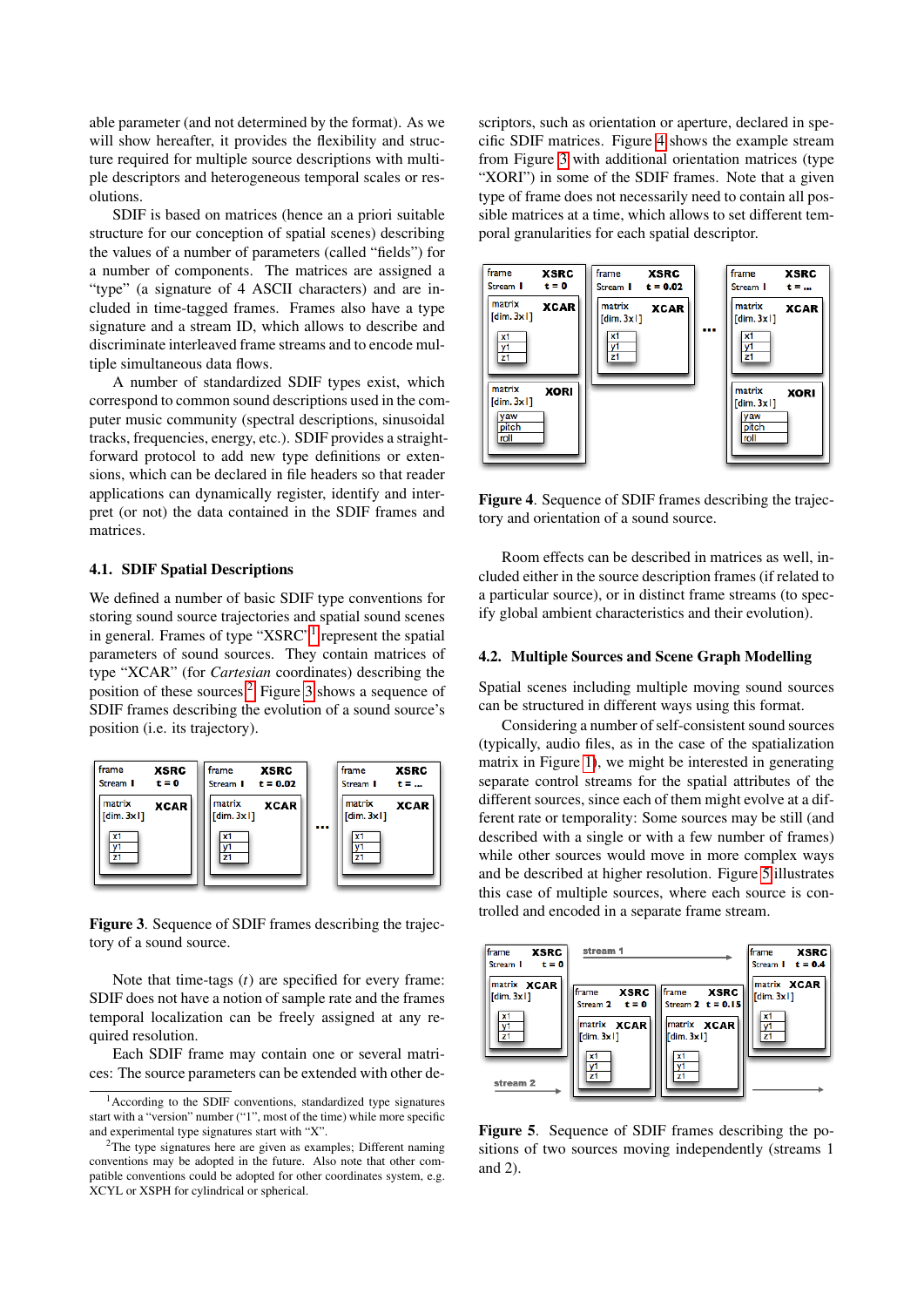When the sources are conceptually linked together or form a compound sound source, as in the case of the primitive components of a sound synthesis process (partials, grains, etc.—which we refer to as *spatial sound synthesis*, see [\[15\]](#page-4-2)) it is probably more convenient (and efficient) to consider a single frame stream in which matrices of dimensions  $3 \times n$  would contain the full set of scene components' descriptions (3 Cartesian coordinates are specified for *n* sources). These descriptions are then packed in a single data unit and perfectly synchronized. Figure [6](#page-3-0) illustrates this second case.<sup>[3](#page-3-1)</sup>

<span id="page-3-0"></span>

Figure 6. Sequence of SDIF frames describing the positions of *n* sound sources. In each frame, the *n* positions are described in a same matrix.

Note that the two cases envisaged can also be combined, which would allow to group the elements of a scene into different data streams independent from one another.

## 5. FROM COMPOSITIONAL DESCRIPTIONS TO SPATIAL RENDERING

Spatial sounds and spatial sound scenes in general can therefore be described in matrix structures, temporally organized following variable sampling procedures, and finally encoded and stored into SDIF files. The spatial data can then be read by offline or real-time sound rendering software and adapted for different applications and system configurations.

#### 5.1. Offline Rendering in OpenMusic: OM-Spat

OpenMusic is a privileged environment for offline generation and manipulation of spatial data related to formalized compositional models (see Section [2\)](#page-0-1). A number of works have been carried out in this environment for the communication with sound processing tools, via external libraries or command line tools [\[3\]](#page-4-10). Nouno [\[10\]](#page-4-11) also showed how this environment can be used to correlate spatialization data to the other parameters in a compositional process using the *OM-Spat* library [\[11\]](#page-4-1), which first introduced the use matrices for the specification of spatial sound scenes.

We recently completed a major update of this library, introducing the new matrix and trajectory objects and the corresponding SDIF formatting and storage utilities presented in this paper (see Figure [1\)](#page-0-0).

The SDIF files generated by *OM-Spat* can be interpreted by the *Spat* renderer,<sup>[4](#page-3-2)</sup> a command line executable created with the Ircam Spat library [\[8\]](#page-4-12). The Spat renderer is called by OpenMusic and renders the spatial sound scene into multi-channel sound files for a given number or configuration of loudspeakers.[5](#page-3-3)

#### 5.2. Real-Time Rendering: Spat-SDIF-Player

In real-time environments the spatial data can be related to reactive programs in order to control sound rendering or other processes. We created a prototype player application in Max/MSP [\[13\]](#page-4-13) (*Spat-SDIF-Player*, see Figure [7\(](#page-4-14)a)) for the representation and real-time streaming of SDIF spatial description data.

*Spat-SDIF-Player* uses the *MuBu* multi-buffer container [\[14\]](#page-4-15) in order to read the different frame streams in an SDIF file. It provides common transport controls for cueing and streaming this data as OSC messages, as well as an OpenGL 3D viewer for real-time visualization of the spatial sound scene.

The transmitted spatial description data are formatted in OSC following the SpatDIF specification [\[12\]](#page-4-16) and can be received, interpreted and applied to sound sources or signal generators by any external spatial sound renderer or environment compliant with this protocol (Figure [7\(](#page-4-14)b)).

#### 6. CONCLUSION AND FUTURE WORKS

Our recent developments of compositional software for spatialization provide tools adapted both to the high-level, symbolic contexts of musical interaction and authoring, and to the lower-level, time-sampled representations required for spatial rendering. Using matrices as generic data structures in OpenMusic, we can represent large sets of sound scene descriptions, regardless of their complexity, and relate them to compositional processes.

SDIF seems to be a suitable format for subsequent writing and manipulation of these spatial descriptions. Structures such as streams, time-tagged frames, type descriptions, etc. constitute relevant intermediate entities and their generality ensures cross-compatibility with a large panel of sound processing tools. Flexible descriptions can be stored as asynchronous data streams of different rates and precisions, and then handled and interpreted in existing frameworks and musical environments supporting this format.

Communication and control of Spat 4 is currently operational from OpenMusic via the *OM-Spat* library or through OSC messages received and decoded in real-time. Some questions, however, still need to be addressed concerning the streaming and communication of spatial data.

<span id="page-3-1"></span><sup>&</sup>lt;sup>3</sup>This "single stream" solution could be used with non-synchronized sources as well by adding an "index" field in order to discriminate the different sources in the description matrices.

<span id="page-3-2"></span><sup>4</sup>*Spat* renderer by Thibaut Carpentier, Ircam Acoustic and Cognitive Spaces team, distributed by Ircam.

<span id="page-3-3"></span><sup>5</sup>Other spatial rendering possibilities with Spat 4 include binaural synthesis or encoding using higher-order ambisonics. The descriptors used in *OM-Spat* are also compatible with *OMPrisma* [\[15\]](#page-4-2) which can be employed for alternative rendering using other spatialization techniques (DBAP, ViMiC, etc.)